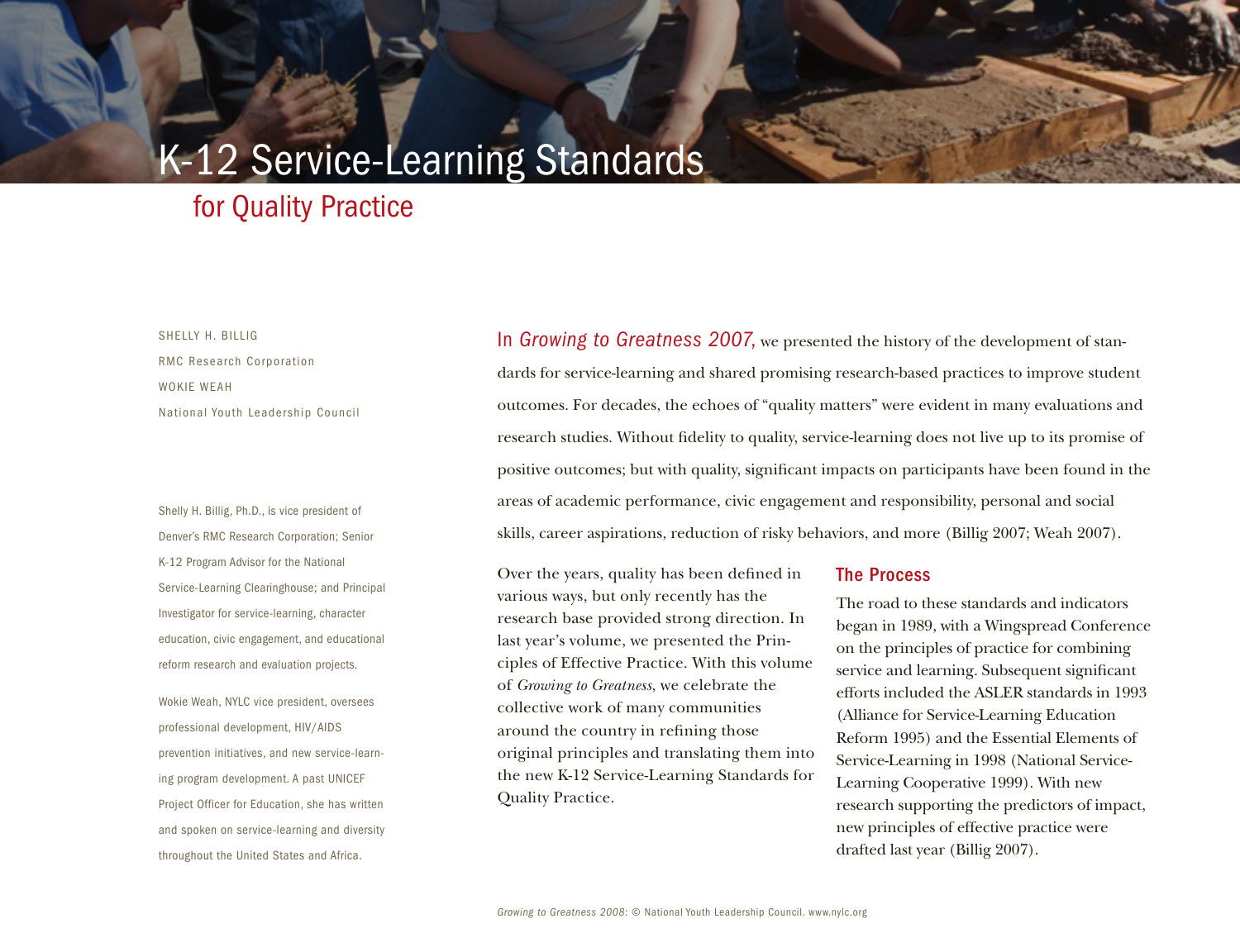Service-Learning: A philosophy, pedagogy, and model for community development that is used as an instructional strategy to meet learning goals and/or content standards.

 Since then, the research has been synthesized new standards and indicators based on research and professional judgments. These made up of young people, teachers, school zations, policy-makers, and others interested in service-learning. These gatherings, all of which followed the same format, were held across the country — from Washington DC to Hawaii, from Maine and Minnesota to Florida. The heartland held the most reactor panels: two in Ohio, one in Michigan, one in took place from July to January. Participation ranged from as few as seven people to as and extended, and experts convened to draft new standards and indicators then were vetted through a series of "reactor panels" and district administrators, community members, staff from community-based organi-Illinois, and one in Nebraska. In all, 21 panels many as 250 in each panel.

The reactor panels used the same standardssetting process that has been used in many states to develop content standards in reading/language arts, mathematics, and science. Each of these panels considered the edits of previous panels, revising the standards and indicators to ensure they included the strongest aspects of quality, and to make them clear, measurable, and actionable. The result of this convergence of research and practice was the development of standards and indicators of quality service-learning practice. In the end, the original eight principles of effective practice and the original 75 indicators became the following eight standards and 35 indicators. While the journey was long, the results were a set of crystallized ideas set forth in simple, attainable, and measurable forms.

#### Implications for Key Audiences

#### Practitioners

- Provides a common set of well-defined expectations for high quality practice.
- $\equiv$ Prompts in-depth discussions of practice to help educators reflect on and improve their practice.
- Provides framework for outside evaluation of practice (e.g. the Certificate of Excellent Practice).
- provides professional development guidelines for pre-service and in-service teachers and for professional development of community members and community-based organizations.
- Provides guidelines for monitoring progress and sustaining continuous improvement.
- $\equiv$ Provides consistent language to use for discussing quality.

#### Researchers

- provides guidance for operationalizing practices and testing constructs that serve as moderators or predictors of impact.
- — promotes the formation of a common research agenda for improving impacts.
- $\overline{\phantom{a}}$  and asking additional questions about practice — helps researchers engage in hypothesis testing to promote understanding.
- provides additional guidance for evaluations.

#### Policy-makers

- $\overline{\phantom{m}}$ Provides guidance for policy creation at local and state levels.
- provides criteria for evaluating funding proposals and programs — locally, and at the state and federal levels.
- $\equiv$ Provides guidance for teacher licensure and recognition.
- — suggests consistent language for policy change and advocacy.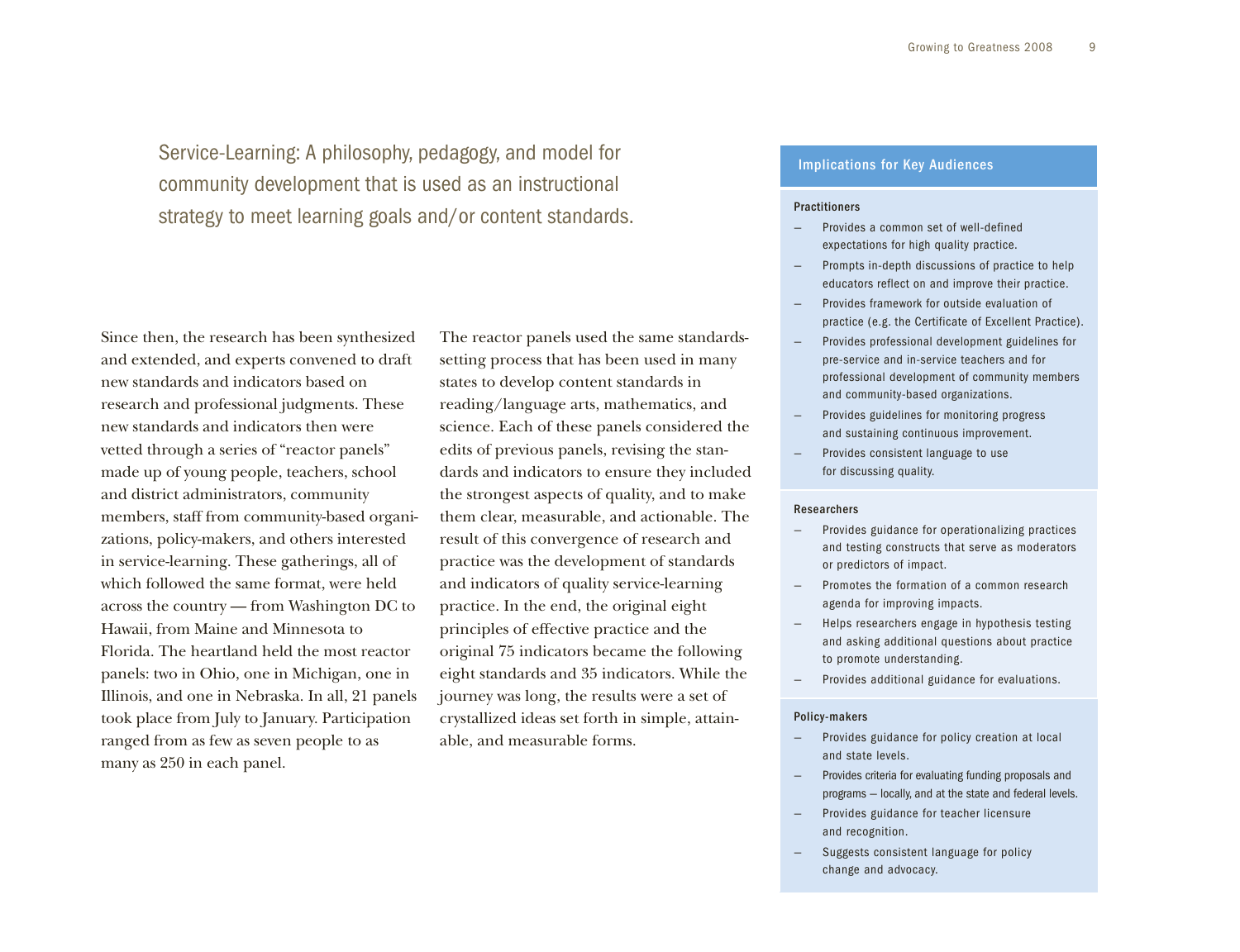| K-12 Standards and Indicators for Quality Service-Learning Practice                                                                                                                                                                                                                                                                                                                                                                                                                                   |                                                                                                                                                                                                                                                                                                                                                                                                                                                  |                                                                                                                                                                                                                                                                                                                                                                                                                                                                                                                                                                                                                                                                                                                                                                                                          |                                                                                                                                                                                                                                                                                                                                                                                                                                                                                                                                                                                                                             |  |
|-------------------------------------------------------------------------------------------------------------------------------------------------------------------------------------------------------------------------------------------------------------------------------------------------------------------------------------------------------------------------------------------------------------------------------------------------------------------------------------------------------|--------------------------------------------------------------------------------------------------------------------------------------------------------------------------------------------------------------------------------------------------------------------------------------------------------------------------------------------------------------------------------------------------------------------------------------------------|----------------------------------------------------------------------------------------------------------------------------------------------------------------------------------------------------------------------------------------------------------------------------------------------------------------------------------------------------------------------------------------------------------------------------------------------------------------------------------------------------------------------------------------------------------------------------------------------------------------------------------------------------------------------------------------------------------------------------------------------------------------------------------------------------------|-----------------------------------------------------------------------------------------------------------------------------------------------------------------------------------------------------------------------------------------------------------------------------------------------------------------------------------------------------------------------------------------------------------------------------------------------------------------------------------------------------------------------------------------------------------------------------------------------------------------------------|--|
| <b>Duration and Intensity</b>                                                                                                                                                                                                                                                                                                                                                                                                                                                                         | <b>Link to Curriculum</b>                                                                                                                                                                                                                                                                                                                                                                                                                        | <b>Partnerships</b>                                                                                                                                                                                                                                                                                                                                                                                                                                                                                                                                                                                                                                                                                                                                                                                      | <b>Meaningful Service</b>                                                                                                                                                                                                                                                                                                                                                                                                                                                                                                                                                                                                   |  |
| Service-learning has sufficient duration<br>and intensity to address community<br>needs and meet specified outcomes.                                                                                                                                                                                                                                                                                                                                                                                  | Service-learning is intentionally<br>used as an instructional strategy<br>to meet learning goals and/or<br>content standards.                                                                                                                                                                                                                                                                                                                    | Service-learning partnerships are<br>collaborative, mutually beneficial,<br>and address community needs.                                                                                                                                                                                                                                                                                                                                                                                                                                                                                                                                                                                                                                                                                                 | Service-learning actively engages<br>participants in meaningful and<br>personally relevant service activities.                                                                                                                                                                                                                                                                                                                                                                                                                                                                                                              |  |
| Indicators:<br>Service-learning experiences<br>1.<br>include the processes of<br>investigating community needs,<br>preparing for service, action,<br>reflection, demonstration of<br>learning and impacts, and<br>celebration.<br>Service-learning is conducted<br>2.<br>during concentrated blocks of<br>time across a period of several<br>weeks or months.<br>Service-learning experiences<br>3.<br>provide enough time to address<br>identified community needs and<br>achieve learning outcomes. | Indicators:<br>1. Service-learning has clearly<br>articulated learning goals.<br>2.<br>Service-learning is aligned with<br>the academic and/or program-<br>matic curriculum.<br>Service-learning helps partici-<br>3.<br>pants learn how to transfer<br>knowledge and skills from one<br>setting to another.<br>Service-learning that takes place<br>4.<br>in schools is formally recognized<br>in school board policies and<br>student records. | Indicators:<br>Service-learning involves a variety<br>1.<br>of partners, including youth,<br>educators, families, community<br>members, community-based<br>organizations, and/or businesses.<br>Service-learning partnerships are<br>2.<br>characterized by frequent and<br>regular communication to keep<br>all partners well-informed about<br>activities and progress.<br>Service-learning partners<br>3.<br>collaborate to establish a shared<br>vision and set common goals to<br>address community needs.<br>Service-learning partners<br>4.<br>collaboratively develop and<br>implement action plans to meet<br>specified goals.<br>5. Service-learning partners share<br>knowledge and understanding of<br>school and community assets and<br>needs, and view each other as<br>valued resources. | Indicators:<br>1. Service-learning experiences are<br>appropriate to participant ages<br>and developmental abilities.<br>Service-learning addresses issues<br>2.<br>that are personally relevant to the<br>participants.<br>Service-learning provides<br>3.<br>participants with interesting and<br>engaging service activities.<br>Service-learning encourages<br>4.<br>participants to understand their<br>service experiences in the context<br>of the underlying societal issues<br>being addressed.<br>5.<br>Service-learning leads to<br>attainable and visible outcomes<br>that are valued by those being<br>served. |  |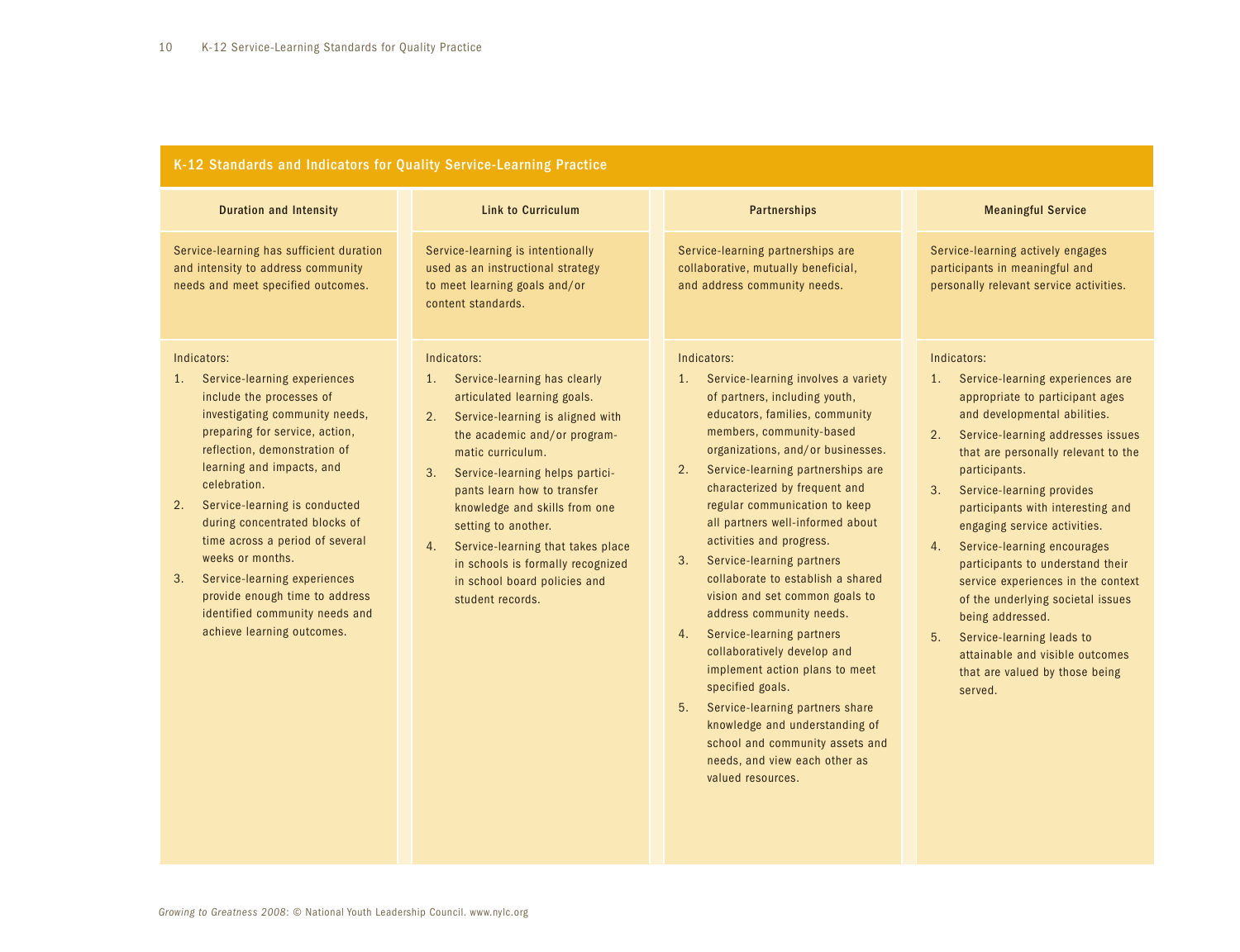### K-12 Standards and Indicators for Quality Service-Learning Practice

| <b>Youth Voice</b>                                                                                                                                                                                                                                                                                                                                                                                                                                                                                                                                                                                                                                                                             | <b>Diversity</b>                                                                                                                                                                                                                                                                                                                                                                                                                                                                                                                                                                                               | <b>Reflection</b>                                                                                                                                                                                                                                                                                                                                                                                                                                                                                                                                                                                                                                                                                                                                                                                                                                                                                                                       | <b>Progress Monitoring</b>                                                                                                                                                                                                                                                                                                                                                                                                                                                                                                                                                                                                                                                                                                                                                                                                       |
|------------------------------------------------------------------------------------------------------------------------------------------------------------------------------------------------------------------------------------------------------------------------------------------------------------------------------------------------------------------------------------------------------------------------------------------------------------------------------------------------------------------------------------------------------------------------------------------------------------------------------------------------------------------------------------------------|----------------------------------------------------------------------------------------------------------------------------------------------------------------------------------------------------------------------------------------------------------------------------------------------------------------------------------------------------------------------------------------------------------------------------------------------------------------------------------------------------------------------------------------------------------------------------------------------------------------|-----------------------------------------------------------------------------------------------------------------------------------------------------------------------------------------------------------------------------------------------------------------------------------------------------------------------------------------------------------------------------------------------------------------------------------------------------------------------------------------------------------------------------------------------------------------------------------------------------------------------------------------------------------------------------------------------------------------------------------------------------------------------------------------------------------------------------------------------------------------------------------------------------------------------------------------|----------------------------------------------------------------------------------------------------------------------------------------------------------------------------------------------------------------------------------------------------------------------------------------------------------------------------------------------------------------------------------------------------------------------------------------------------------------------------------------------------------------------------------------------------------------------------------------------------------------------------------------------------------------------------------------------------------------------------------------------------------------------------------------------------------------------------------|
| Service-learning provides youth with a<br>strong voice in planning, implementing,<br>and evaluating service-learning<br>experiences with guidance from adults.                                                                                                                                                                                                                                                                                                                                                                                                                                                                                                                                 | Service-learning promotes<br>understanding of diversity and mutual<br>respect among all participants.                                                                                                                                                                                                                                                                                                                                                                                                                                                                                                          | Service-learning incorporates multiple<br>challenging reflection activities that<br>are ongoing and that prompt deep<br>thinking and analysis about oneself<br>and one's relationship to society.                                                                                                                                                                                                                                                                                                                                                                                                                                                                                                                                                                                                                                                                                                                                       | Service-learning engages participants in<br>an ongoing process to assess the quality<br>of implementation and progress toward<br>meeting specified goals, and uses results<br>for improvement and sustainability.                                                                                                                                                                                                                                                                                                                                                                                                                                                                                                                                                                                                                |
| Indicators:<br>Service-learning engages youth in<br>1.<br>generating ideas during the<br>planning, implementation, and<br>evaluation processes.<br>Service-learning involves youth in<br>2.<br>the decision-making process<br>throughout the service-learning<br>experiences.<br>Service-learning involves youth<br>3.<br>and adults in creating an<br>environment that supports trust<br>and open expression of ideas.<br>Service-learning promotes<br>4.<br>acquisition of knowledge and<br>skills to enhance youth leader-<br>ship and decision-making.<br>5.<br>Service-learning involves youth in<br>evaluating the quality and<br>effectiveness of the service-learn-<br>ing experience. | Indicators:<br>Service-learning helps partici-<br>1.<br>pants identify and analyze<br>different points of view to gain<br>understanding of multiple<br>perspectives.<br>Service-learning helps partici-<br>2.<br>pants develop interpersonal skills<br>in conflict resolution and group<br>decision-making.<br>Service-learning helps partici-<br>3 <sub>1</sub><br>pants actively seek to understand<br>and value the diverse back-<br>grounds and perspectives of<br>those offering and receiving<br>service.<br>Service-learning encourages<br>4.<br>participants to recognize and<br>overcome stereotypes. | Indicators:<br>Service-learning reflection includes<br>1.<br>a variety of verbal, written, artistic,<br>and nonverbal activities to<br>demonstrate understanding and<br>changes in participants' knowledge,<br>skills, and/or attitudes.<br>Service-learning reflection occurs<br>2.<br>before, during, and after the<br>service experience.<br>Service-learning reflection prompts<br>3.<br>participants to think deeply about<br>complex community problems and<br>alternative solutions.<br>Service-learning reflection<br>4.<br>encourages participants to<br>examine their preconceptions and<br>assumptions in order to explore<br>and understand their roles and<br>responsibilities as citizens.<br>5.<br>Service-learning reflection<br>encourages participants to examine<br>a variety of social and civic issues<br>related to their service-learning<br>experience so that participants<br>understand connections to public | Indicators:<br>1.<br>Service-learning participants<br>collect evidence of progress<br>toward meeting specific service<br>goals and learning outcomes from<br>multiple sources throughout the<br>service-learning experience.<br>Service-learning participants<br>2.<br>collect evidence of the quality of<br>service-learning implementation<br>from multiple sources throughout<br>the service-learning experience.<br>3.<br>Service-learning participants use<br>evidence to improve service-<br>learning experiences.<br>Service-learning participants<br>4.<br>communicate evidence of<br>progress toward goals and<br>outcomes with the broader<br>community, including policy-<br>makers and education leaders, to<br>deepen service-learning<br>understanding and ensure that<br>high quality practices are<br>sustained. |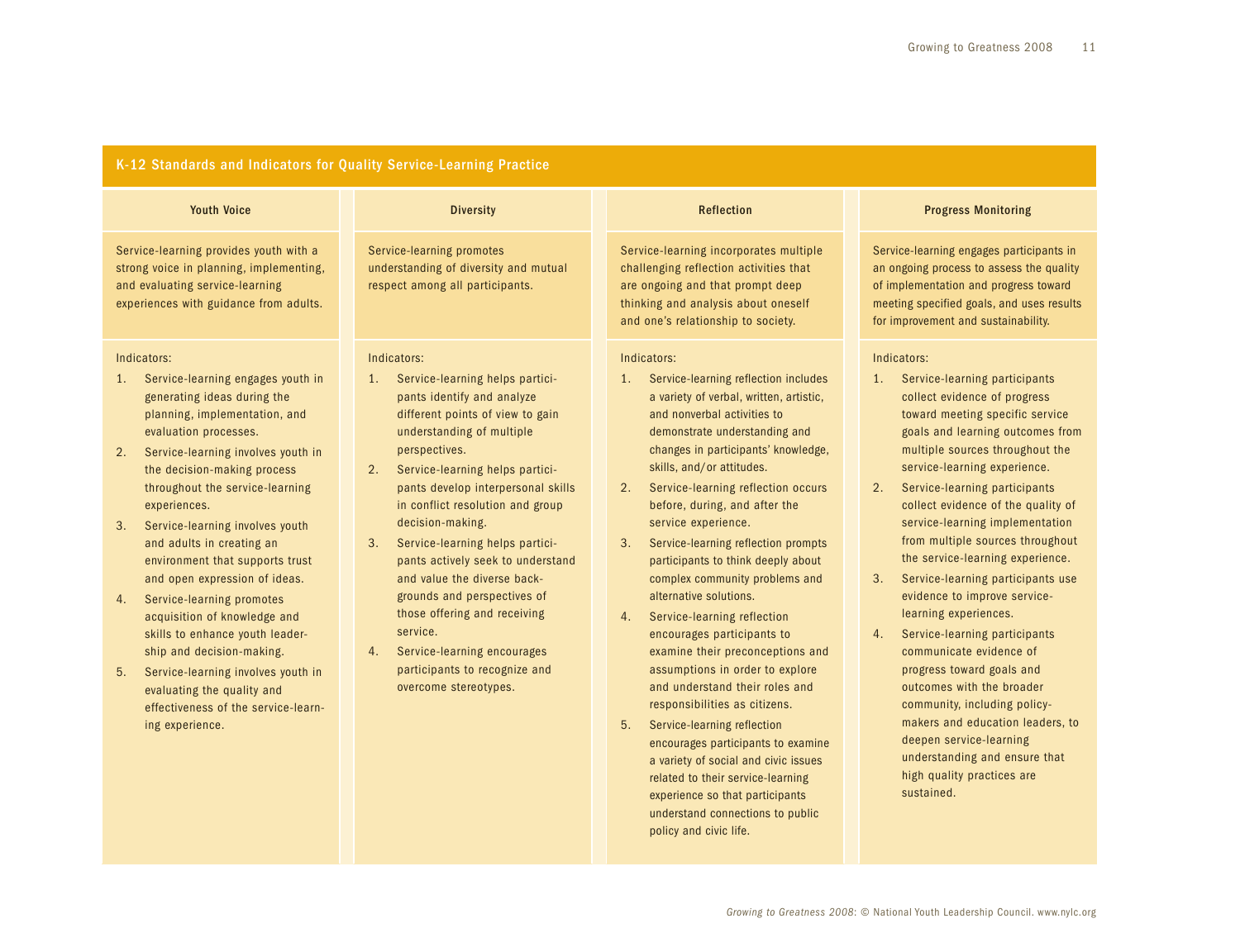#### Next Steps

While the standards have been established, important dissemination, implementation, and research steps lie ahead. Some next steps include:

- Workshops on standards and indicators at the annual *National Service-Learning Conference*, and other professional conferences
- A set of white papers that summarize the research behind each of the standards
- $-$  New professional development offerings
- New self-assessment tools

In addition, researchers will need to test the standards and indicators as predictors of outcomes, and the variations that appear to work best — for whom and under what conditions. Young people, educators, community partners, policy-makers, and researchers all have vital roles in this next phase.

#### Conclusion

 ing has the potential to be a strong catalyst communities (Billig 2004). Practitioners have known that service-learnfor change. Increasingly, research confrms that high quality service-learning experiences strengthen people, schools, and

These standards are offered with the hope that they will prove to be a signifcant tool in achieving the larger goals of service-learning: educational improvement, community development, and social change.

*The reference edition of the* K-12 Service-Learning Standards for Quality Practice *is available for free download at [www.nylc.org/standards.](www.nylc.org/standards)* 

#### **REFERENCES**

 *were analyzed to help develop the original draft of the standards This bibliography contains studies and research summaries that and indicators.* 

- abravanel, s.a. (2003). *Building Community through Service-Learning: The Role of the Community Partner*. Denver, CO: Education commission of the states.
- abt associates and brandeis university. (2003). *Study of the Community, Higher Education, and School Partnership (CHESP)*. Hadley, MA: Abt Associates and Brandeis University.
- Adey, P., Robertson, A., and Venville, G. (2002). Effects of a cognitive acceleration programme on Year 1 pupils. *British Journal of Educational Psychology*, 72, 1-25.
- Service-Learning. Alexandria, VA: Alliance for Service-Learning Alliance for Service-Learning in Education Reform. (1995). *Standards of Quality for School-Based and Community-Based*  in Education Reform.
- American Youth Policy Forum. (2002, April 19). The YouthBuild Welfare-to-Work Program: Its Outcomes and Policy Implications. available at <www.aypf.org/forumbriefs/2002/fb041902.htm>.
- Ammon, M.S., Furco, A., Chi, B., and Middaugh, E. (2002). University of California, Service-Learning Research and Service-Learning in California: A Profile of the CalServe *Ser vice-Learning Partnerships (1997-2000)*. berkeley: Development Center.
- andersen, s. (1998, september). *Ser vice Learning: A National*  Strategy for Youth Development. Washington, DC: George Washington University. Available atwww.gwu.edu/~ccps/ pop\_svc.html.
- *Emerging Lessons from the National Community Development*  Program. Springfield, VA: National Society for Experiential bailis, l.n. (2000). *Taking Service-Learning to the Next Level:*  Education.
- Bailis, L.N., and Melchior, A. (2004). Promoting and Sustaining civic partnerships: a conceptual history, framework, and a call to action. *Service-Learning Network*, 10(1), 1-8.
- banks, J. (1994). *Diversity and Citizenship Education: Global Perspectives*. san francisco: Jossey bass.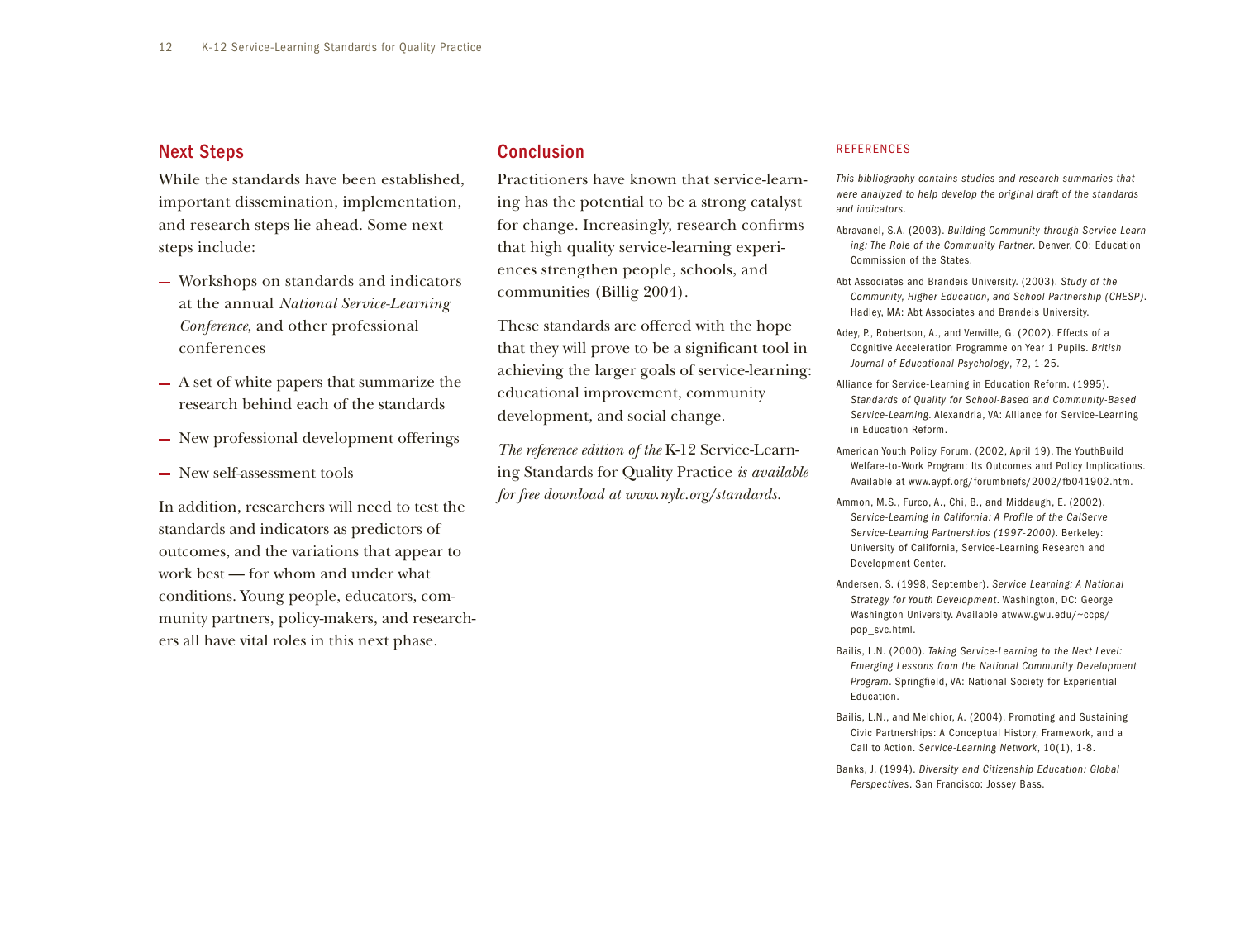- Batenburg, M.P. (1995). *Community Agency and School Collaboration: Going In with Your Eyes Open*. palo alto, ca: service learning 2000 center.
- bernhardt, v. (1998). *Data Analysis for Comprehensive Schoolwide Improvement*. Larchmont NY: Eye on Education.
- Billig, S.H. (2000). Research on K-12 School-Based Service-Learning: the evidence builds. *Phi Delta Kappan*, 81(9), 658-664.
- of K-12 Service-Learning. In A. Furco and S.H. Billig (Eds.),  *Advances in Ser vice-Learning Research: Vol.1. Ser vice-Learning:*  Billig, S.H. (2002a). Adoption, Implementation, and Sustainability *The Essence of the Pedagogy (pp. 245-267). Greenwich, CT:* information age publishing.
- billig, s.h. (2002b). *W.K. Kellogg Foundation Retrospective of K-12 Service-Learning Projects, 1990-2000. Denver, CO:* RMC Research Corporation.
- Billig, S.H. (2004). Heads, Hearts, and Hands: The Research on K-12 service-learning. *Growing to Greatness 2004*. St. Paul, MN: National Youth Leadership Council.
- billig, s.h., and brodersen, r.M. (2007). *Case Studies of Effective Practices in the Partnership in Character Education Project: Evaluation for the School District of Philadelphia. Denver, CO:* RMC Research Corporation.
- Quality Indicators of Service-Learning and Student Outcomes: Testing Professional Wisdom. In S. Root, J. Callahan, and S.H.  *Improving Ser vice-Learning Practice: Research on Models to*  Billig, S.H., Root, S., and Jesse, D. (2005). The Relationship between Billig (Eds.), Advances in Service-Learning Research: Vol. 5. *Enhance Impacts* (pp. 97-115). Greenwich, CT: Information Age.
- Blyth, D., Saito, R., and Berkas, T. (1997). A Quantitative Study of the Impact of Service-Learning Programs. In A. Waterman (Ed.), *Service-Learning: Applications from the Research (pp. 39-55).* Mahwah, nJ: erlbaum.
- Boykin, A.W. (1994). Harvesting Talent and Culture: African American Children and Educational Reform. In R. Rossi (Ed.), Schools and *Students at Risk: Context and Framework for Positive Change*  (pp. 116-138). New York: Teachers College Press.
- the Design and Evaluation of K-16 Service-Learning Programs. In Bradley, L.R. (2003). Using Developmental and Learning Theory in s.h. billig and a.s. waterman (eds.), *Studying Ser vice-Learning: Innovations in Education Research Methodology* (pp. 47-72). Mahwah, NJ: Erlbaum.
- Bringle, R.G., and Hatcher, J.A. (1999, Summer). Reflection in service-learning: Making Meaning of experience. *Educational Horizons*, 77, 179-185.
- camino, l., and zeldin, s. (2002). from periphery to center: Pathways for Youth Civic Engagement in the Day-to-Day Life of communities. *Applied Developmental Science*, 6(4), 213-220.
- Catalano, R.F., Haggerty, K.P., Oesterle, S., Fleming, C.B., and Hawkins, J.D. (2004). The Importance of Bonding to School for Healthy Development: Findings from the Social Development Research Group. *Journal of School Health*, 74(7), 252-261.
- Center for Research on Education, Diversity & Excellence (CREDE). (2002). *Challenging Activities: Standard 4. Teaching Complex Thinking: Challenge Students toward Cognitive Complexity*. berkeley: university of california. available at <http://crede>. [berkely.edu/standards/4chal\\_act.shtml](https://berkely.edu/standards/4chal_act.shtml).
- Conrad, D., and Hedin, D. (1980). *Executive Summary of the Final*  Minneapolis, Mn: university of Minnesota, center for Youth *Report of the Experiential Education Evaluation Project*. Development.
- Conrad, D., and Hedin, D. (1987). *Youth Service: A Guidebook for Developing and Operating Effective Programs*. Washington DC: independent sector.
- Dewey, J. (1933). School and Society (2nd ed.). Chicago: University of Chicago Press.
- dewey, J. (1938). *Experience and Education*. new York: collier Books.
- Dewsbury-White, K.E. (1993). The Relationship of Service-Learning  *Project Models to the Subject-Matter Achievement of Middle*  School Students. Unpublished doctoral dissertation, Michigan State University, East Lansing.
- Do the Math: Cognitive Demand Makes a Difference. (2006, Fall). *Research Points*, 4(2), 1-4. available at <http://www.aera.net>/ uploadedFiles/Journals\_and\_Publications/Research\_Points/ RP\_Fall06.pdf.
- Drake, S.M. and Burns, R.C. (2004). *Meeting Standards through Integrated Curriculum*. alexandria, va: association for Supervision and Curriculum Development.
- Eyler, J. and Giles, D. (1999). Where's the Learning in Service-*Learning?* san francisco: Jossey-bass.
- Eyler, J., and Giles, D., (1997). The Importance of Program Quality in service-learning. in a. waterman (ed.), *Service-Learning: Applications from the Research* (pp. 57-76). Mahwah, nJ: Erlbaum.
- eyler, J., Giles, d., and schmiede, a. (1996). *A Practitioner's*  Guide to Reflection in Service-Learning. Nashville, TN: Vanderbilt University.
- fredericks, l. (2002). *Learning that Lasts: How Ser vice-Learning*  ties. Denver, CO: Education Commission of the States. *Can Become an Integral Part of Schools, States and Communi-*
- fredericks, l., Kaplan, e., and zeisler, J. (2001). *Integrating Youth*  Voice in Service-Learning. Denver, CO: Education Commission of the States.
- fuchs, l.s., & fuchs, d. (2006). *What is Scientifically Based Research on Progress Monitoring?* Washington, DC: National center on student progress Monitoring. available at <http://www>. studentprogress.org/library/What\_is\_Scientificall\_%20Based Research.pdf.
- Furco, A. (2002). Is Service-Learning Really Better than Community Service? A Study of High School Service Program Outcomes. In A. Furco and S.H. Billig (Eds.), Advances in Service-Learning *Research: Vol.1. Ser vice-Learning: The Essence of the Pedagogy*  (pp. 23-50). Greenwich, CT: Information Age.
- in Education: Building Excellence and Equity in Student Goldberg, J.S., and Cole, B.R. (2002, October). Quality Management performance. *Quality Management Journal*, 9(4), 8-22. available at [http://www.asq.org/pub/qmj/past/vol9\\_issue4/goldberg](http://www.asq.org/pub/qmj/past/vol9_issue4/goldberg). html.
- Good, T., and Brophy, J. (2000). *Looking in Classrooms* (8th ed.). New York: Longman.
- Greene, D., and Diehm, G. (1995). Educational and Service outcomes of a service integration effort. *Michigan Journal of Community Service Learning*, 2, 54-62.
- Community Involvement of Latinos: A Literature Review. Davis: Gregory, P., Steinbring, Y.J. and Sousa, C.M. (2003, April). Voluntary University of California. Available at <http://ucce.ucdavis.edu>/ files/filelibrary/5433/8114.pdf.
- Gulati-Partee, G., and Finger, W.R. (1996). Critical Issues in K-12 *Service Learning: Case Studies and Reflections*. alexandria, va: National Society for Experiential Education.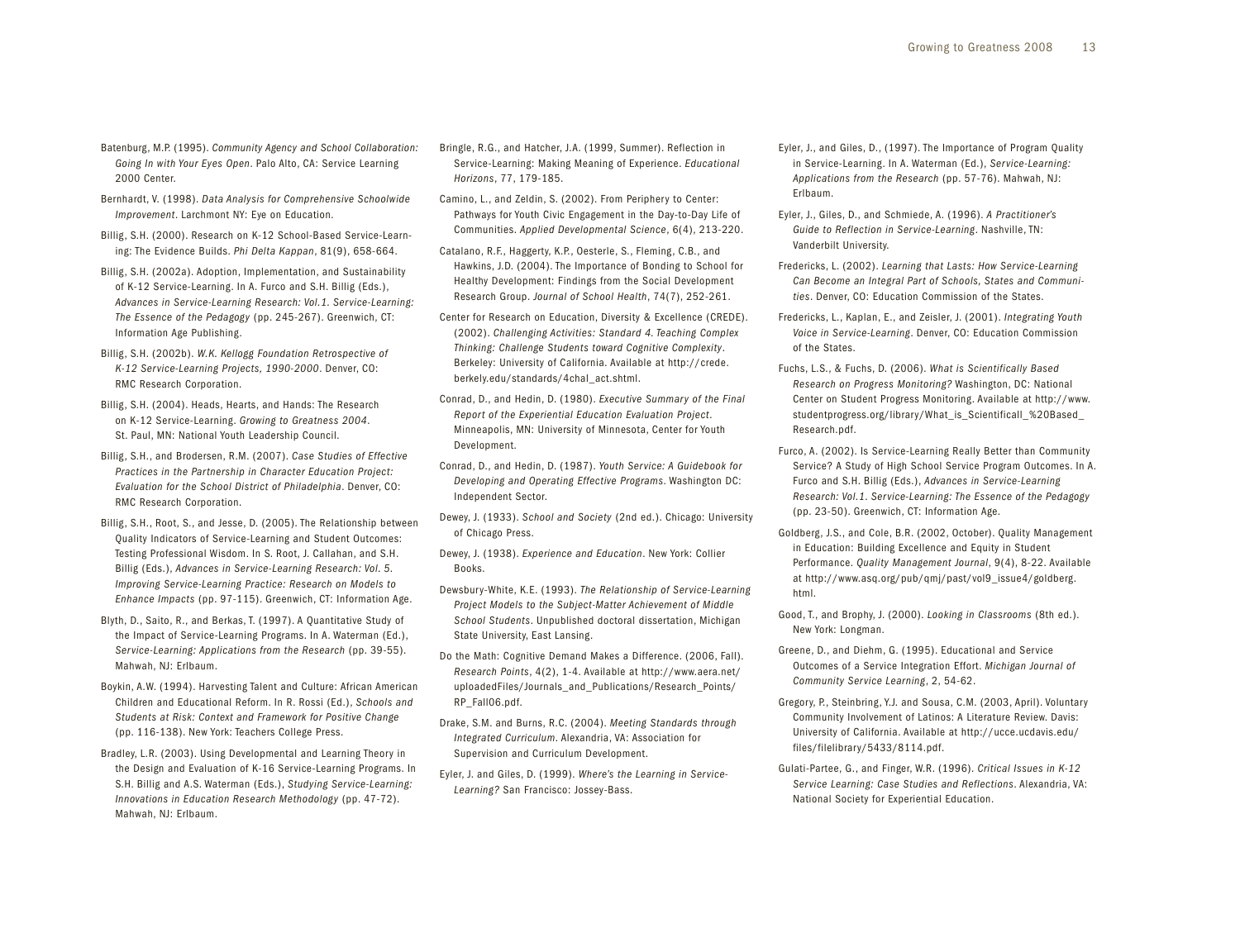- Hamilton, S.F., and Zeldin, R.S. (1987, Winter). Learning Civics in the community. *Curriculum Inquiry*, 17(4), 407-420.
- Hammond, L., and Heredia, S. (2002, Spring). Fostering Diversity through community service learning. *Service-Learning Network*, 9(1), 2-5.
- Hobbs, B.B. (2001, August). Diversifying the Volunteer Base: Latinos and volunteerism. *Journal of Extension*, 39(4), 1-7. available at <http://www.joe.org/joe/2001august/a1.html>.
- Hurtado, S., Milem, J.F., Clayton-Peterson, A.R., and Allen, W.R. (1999). Enacting Diverse Learning Environments: Improving the Climate for Racial/Ethnic Diversity in Higher Education. ASHE-ERIC Higher Education Report, 26(8). Washington, DC: The George Washington University, Graduate School of Education and Human Development.
- Jacobson, M., and working Group 2 collaborators. (n.d.). *Complex Systems and Education: Cognitive, Learning, and Pedagogical Perspectives*. Cambridge, MA: New England Complex Systems institute. available at <http://necsi.org/events/cxedk16>/ cxedk16\_2.html.
- Justinianno, J., and scherer, c. (2001). *Youth Voice: A Guide for Engaging Youth in Leadership and Decision-Making in*  Service-Learning Programs. Washington, DC: Points of Light foundation.
- Keith, N.Z. (1997). Doing Service Projects in Urban Settings. In A.S. waterman (ed.), *Ser vice-Learning: Applications from the Research*. Mahwah, nJ: erlbaum.
- Kentucky Department of Education. (2003). Equitable Learning. available at <www.kde.state.ky.us/equitablelearning>.
- Kessler, R. (2000). The Soul of Education: Helping Students Find *Connection, Compassion, and Character at School*. alexandria, VA: Association for Supervision and Curriculum Development.
- Kids consortium. (2001). *KIDS as Planners: A Guide to Strengthen*ing Students, Schools and Communities through Service-Learning. Lewiston, ME: KIDS Consortium.
- Kohn, a. (1993, september). choices for children: why and how to let students decide. *Phi Delta Kappan*, 75(1), 8-20. available at <www.alfiekohn.org/teaching/cfc.htm>.
- Kraft, R., and Krug, J. (1994). Review of Research and Evaluation on  M. swadener (eds.), *Building Community: Ser vice Learning in the Academic Disciplines*. denver, co: colorado campus compact. Service-Learning in Public and Higher Education. In R. Kraft and
- Service Learning in America. Washington, DC: Corporation for Kramer, M. (2000). *Make it Last Forever: The Institutionalization of*  National Service.
- lapointe, l. (2004, spring). american indian service-learning. *The Generator*, 28.
- Larson, R., Walker, K., and Pearce, N. (2004). A Comparison of Youth-Driven and Adult-Driven Youth Programs: Balancing Inputs from Youth and adults. *Journal of Community Psychology*, 33(1), 57-74.
- Leming, J. (2001, Spring). Integrating a Structured Ethical Reflection Curriculum into High School Community Service Experiences: impact on students' sociomoral development. *Adolescence*, 36, 33-45.
- Lepper, M. R. (1988). Motivational Considerations in the Study of instruction. *Cognition and Instruction*, 5(4), 289-309.
- lipson, M., valencia, s., wixson, K., and peters, c. (1993). Integration and Thematic Teaching: Integration to Improve teaching and learning. *Language Arts*, 70(4), 252-263.
- Markow, D., Martin, S., Comey, G., Zwanziger, E., and Kim, A. (2006).  *The National Sur vey on Ser vice-Learning and Transitioning to Adulthood*. new York: harris interactive.
- *to Greatness 2006*. st. paul: national Youth leadership council. Martin, S., Neal, M., Kielsmeier, J.C., and Crossley, A. (2006). The impact of service-learning on transitions to adulthood. *Growing*
- Marzano, R., Pickering, D., and Pollock, J. (2001). *Classroom Student Achievement*. alexandria, va: association for supervision *Instruction that Works: Research-Based Strategies for Increasing*  and Curriculum Development.
- McCarthy, E. (2007). The Effectiveness of Service-Learning in after-school programs. *Growing to Greatness 2007*. st. paul, Mn: national Youth leadership council.
- Mitra, D. (2004). The Significance of Students: Can Increasing "Student Voice" in Schools Lead to Gains in Youth Development? *Teachers College Record*, 106(4), 651-688.
- Moore, D. (1981). Discovering the Pedagogy of Experience. *Harvard Educational Review*, 51(2), 286-300.
- Morgan, W., and Streb, M. (2003). First Do No Harm: The Importance of student ownership in service-learning. *Metropolitan Universities*, 13(3), 321-345.
- national league of cities. (n.d.). p*romoting Youth Participation*. Washington, DC: National League of Cities.
- National Research Council. (1999). How People Learn. Washington, DC: National Academies Press.
- CA: National Service-Learning Clearinghouse. Available at national service-learning clearinghouse. (n.d.). *Building Effective*  Partnerships in Service-Learning: NSLC Fact Sheet. Scotts Valley, [http://www.servicelearning.org/resources/fact\\_sheets/k-12](http://www.servicelearning.org/resources/fact_sheets/k-12)\_ facts/partnerships/.
- national Youth leadership council. (2005). service-learning Tip Sheet: Diversity. Available at <http://www.nylc.org>/ rc\_downloaddetail.cfm?emoid=14:246
- *Outdoor Education Programs*. poster presented at the 11th sydney, australia. available at <http://wilderdom.com/abstracts>/ neill, J.t. (1999, July 8-10). *Personal Development Outcomes of*  Austrialasian Human Development Conference, University of Neill1999PersonalDevelopmentOutcomesOutdoorEducation programs.htm.
- Oldfather, P. (1995). Songs "Come Back Most to Them": Students' Experiences as Researchers. *Theory into Practice*, 34(2), 131.
- perry, s., and albright, e. (1999). *Help at Last: Integrating*  **Reflection into Literacy Instruction. Denver, CO: RMC** Research Corporation.
- ravitz, J. l., and becker, h. (n.d.). *When Does Project-Based Teaching Lead to Cognitive Challenge? Data from the TLC 1998 National Survey*. available at <http://www.crito.uci.edu/tlc>/ findings/conferences-pdf/autodesk.pdf.
- RMC Research Corporation. (2003, March). *Reflection: K-12* Service-Learning. Scotts Valley, CA: National Service-Learning clearinghouse.
- Root, S., and Billig, S.H. (In press). Service-Learning as a Promising Approach to High School Civic Engagement. In J. Bixby and J. Pace (Eds.), *Educating Democratic Citizens in Troubled Times: Qualitative Studies of Current Efforts*. albany, nY: sunY press.